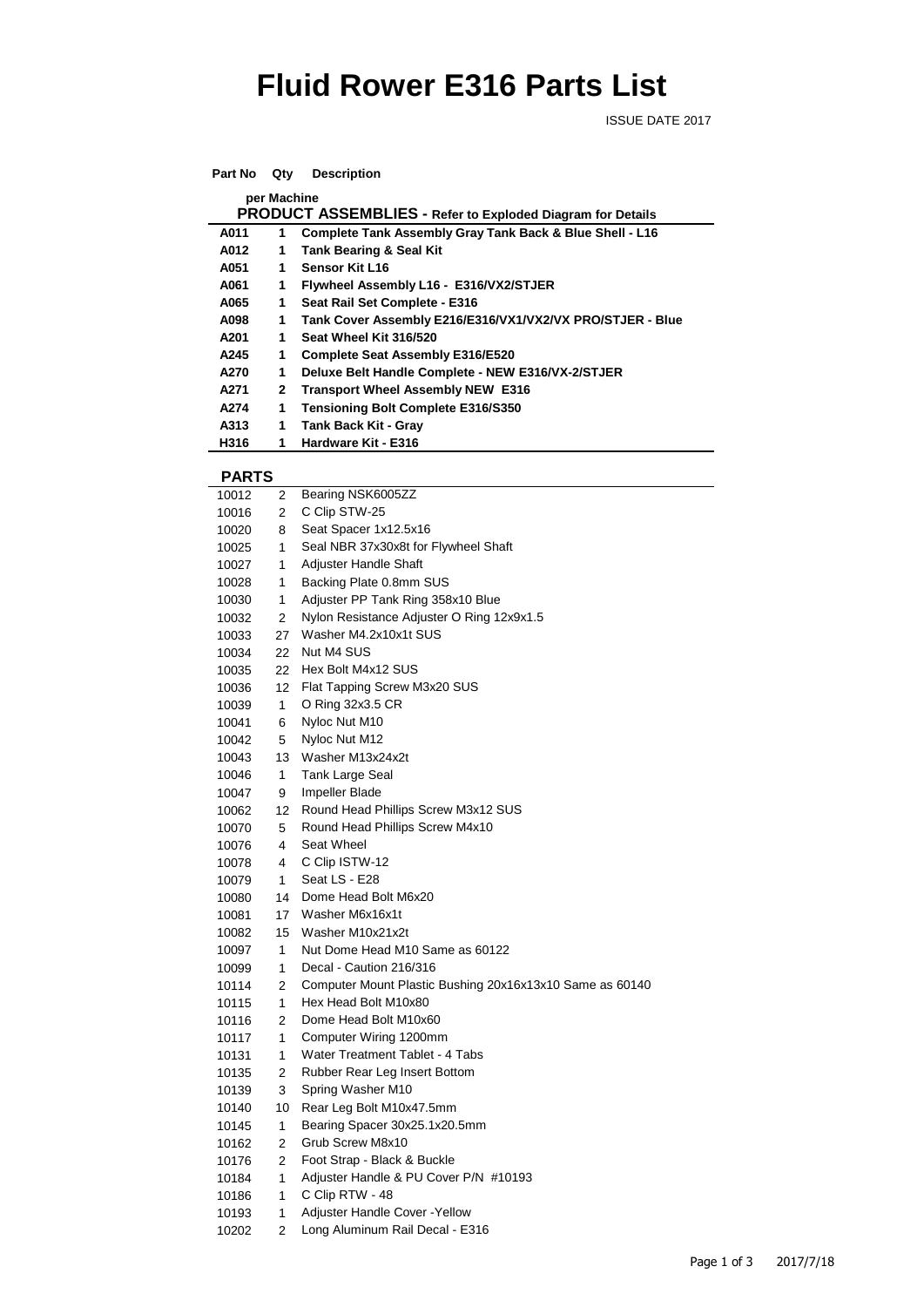| Part No        | Qty     | <b>Description</b>                                                      |
|----------------|---------|-------------------------------------------------------------------------|
| 10206          | 1       | Rear Leg 3M decal - E316/E520                                           |
| 10207          | 1       | Wing Plug Yellow with Flat O-ring #13039 - Mickey Mouse                 |
| 11055          | 4       | Plastic Washer M13x23x3t                                                |
| 11075          | 4       | Bearing for Seat Frame                                                  |
| 11077          | 2       | Axle. Shaft                                                             |
| 11137          | 1       | Belt Pulley Spacer 38.1x25.7x7.5t                                       |
| 11409          | 2       | Handle Grip - Deluxe                                                    |
| 11411          | 1       | Handle Rubber Cover - Belt Deluxe                                       |
| 11418          | 1       | Handle with Belt 2900mm and Grips #11409 - E316 / VX2                   |
| 11601          | 1       | Seat Frame                                                              |
| 12300          | 1       | Tank Back - Gray                                                        |
| 13039          | 1       | Flat O Ring 33XØ4                                                       |
| 13044          | 1       | Tank Outer Cover Ring - Blue                                            |
| 13117          | 1       | Heart Rate Wiring 1050mm - Upper                                        |
| 13174          | 2       | Nyloc Nut M5                                                            |
| 13701          | 1       | Rear Leg with Decal #10206 - E316/E520                                  |
| 13910          | 2       | Hex Head Bolt M12x65                                                    |
| 20007          | 2       | Foot Levelers M8x30 Hardened Rubber                                     |
| 20150          | 2       | Dome Head Bolt M10x15                                                   |
| 50933          | 1       | LCD for IPM                                                             |
| 60111          | 1       | Belt Pulley 100mm & 2 x Bearing #60112                                  |
| 60112          | 2       | Belt Pulley Bearing 6000ZZ                                              |
| 60121          | 3       | Hex Head Bolt M10x90                                                    |
| 60130          | 4       | Frame Rubber Bumper                                                     |
| 60708          | 4       | Washer M8x19x1.6                                                        |
| 60709          | 2       | Nyloc Nut M8                                                            |
| 60806          | 1       | Dome Head Bolt M10x180                                                  |
| 61063          | 2       | Footplate Slider with Velcro #65997                                     |
| 61064          | 2       | Footplate Slider Base 120x111x22.8                                      |
| 61067          | 10      | Dome Head Bolt M5x15                                                    |
| 62852          | 2       | Hex Head Bolt M6x60 - B Same as 62825                                   |
| 63808          | 2       | Dome Head Bolt M8x60                                                    |
| 65960          | 1       | Idle Wheel & Bearing 6000ZZ $\times$ 2 #60112                           |
| 65992          | 4       | Flat Tapping Screw M3x12 - SUS                                          |
| 65997          | 2       | Velcro for Sliding Footplate                                            |
| 70303          | 1       | Flywheel - E316/VX2/E520/VX3                                            |
| 70315          | 1       | Magnetic Ring & Rare Earth Magnet #70319                                |
| 70321          | 1       | Tank Plug Black with O-ring #10039 (Decal - Do Not Remove)              |
| 70401          | 1       | Frame Tensioning Bolt E316<br>Frame Tensioning Bolt Adjuster Knob       |
| 70404          | 1<br>10 | <b>Bungee Pulley Spacer</b>                                             |
| 71011<br>71024 | 1       | Hex Head Bolt M12x35                                                    |
| 71036          | 1       | Nut M8                                                                  |
| 72019          | 1       | PVC Cover & Decal - E316/VX2                                            |
| 73001          | 4       | Dome Head Bolt M8x35                                                    |
| 73003          | 1       | Hex Head Bolt M12x50                                                    |
| 73016          | 1       | Foot Leveler M8x30 PVC                                                  |
| 73045          | 1       | PC Tank Cover with Level Decal 16R & Triangle Plate #13046 & Bolts #65! |
| 73050          | 2       | End Cap 20x40                                                           |
| 73082          | 2       | Washer 30x10.2x3t SUS Same as 10138                                     |
| 73096          | 1       | Dome Head Bolt M10x65                                                   |
| 73117          | 1       | Sensor Lead 30cm DT                                                     |
| 73118          | 1       | Round Head Phillips Screw M4x6                                          |
| 73210          | 2       | <b>Transport Wheel</b>                                                  |
| 73313          | 1       | Impeller Shaft E316/VX2/Row GX                                          |
| 74038          | 1       | Rubber Bumper for Rear Leg                                              |
| 74109          | 9       | Bungee Pulley with Bearing - L16                                        |
| 74346          | 1       | <b>Plastic Computer Stalk</b>                                           |
| 74705          | 1       | Belt/Bungee Pulley, One Way Bearings & Needle Bearings                  |
| 75016          | 2       | O-Ring 37.7x3.5 for Handle                                              |
| 75019          | 1       | Hex Head Bolt M10x75mm                                                  |
| 80200          | 1       | Lower Frame - 316                                                       |
| 81004          | 1       | Decal - How to Row E316 Same as 10129                                   |
| 82301          | 1       | S Bend - E316                                                           |